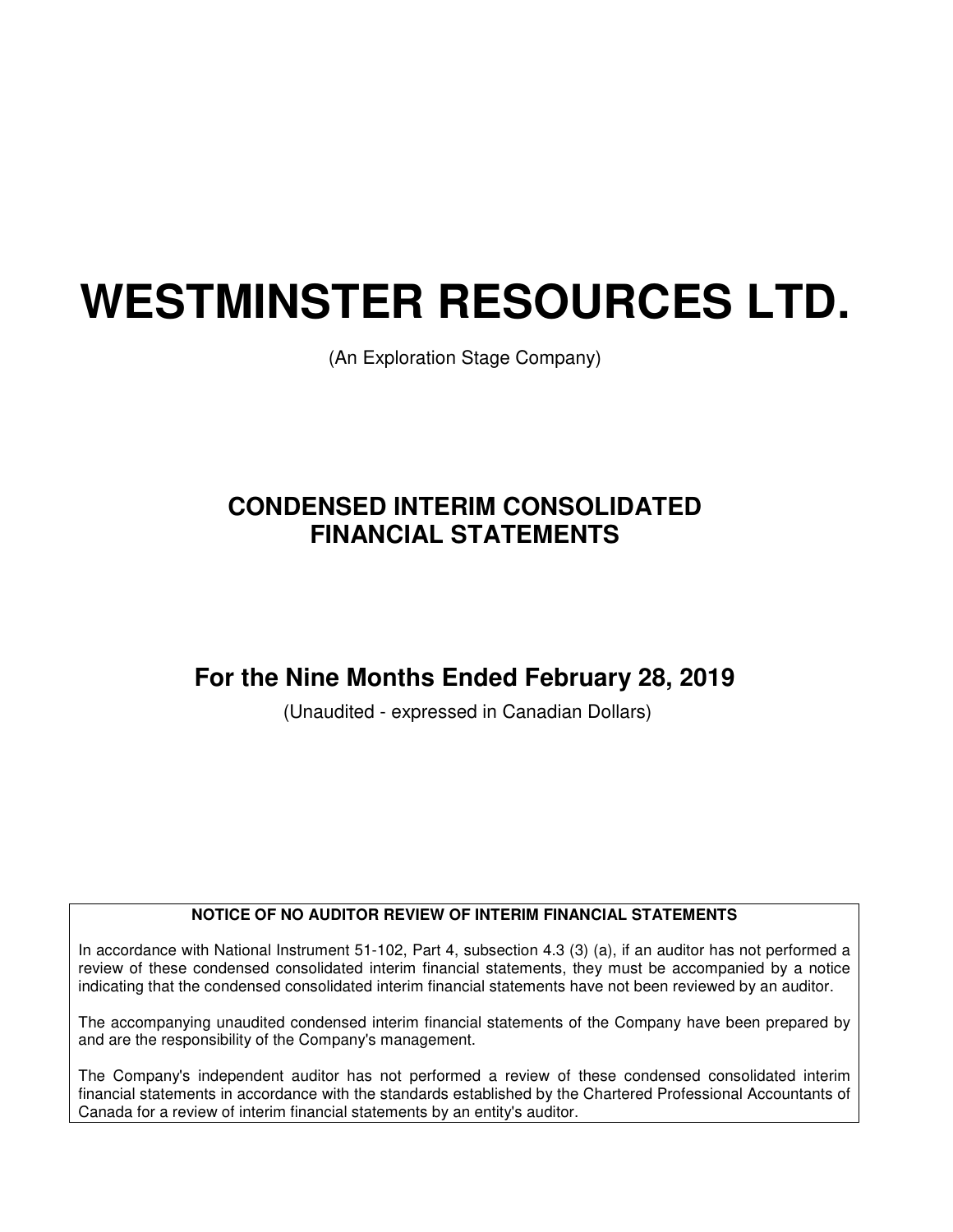# **Condensed Interim Consolidated Statements of Financial Position**

(Expressed in Canadian Dollars – Unaudited)

|                                                 | <b>February 28, 2019</b> | May 31, 2018    |
|-------------------------------------------------|--------------------------|-----------------|
| <b>Assets</b>                                   |                          |                 |
| <b>Current</b>                                  |                          |                 |
| Cash                                            | \$<br>24,266             | \$<br>486,879   |
| Accounts receivable (Note 5)                    | 155.265                  | 216,735         |
| Prepaid expenses                                | 750                      | 6,824           |
|                                                 | 180,281                  | 710,438         |
| <b>Non-Current</b>                              |                          |                 |
| Deposits                                        | 28,843                   | 57,710          |
| Equipment and leaseholds                        | 17,812                   | 21,231          |
| Exploration and evaluation assets (Note 3)      | 4,786,451                | 1,877,502       |
|                                                 | \$<br>5,013,387          | \$<br>2,666,881 |
|                                                 |                          |                 |
| Liabilities and shareholders' equity            |                          |                 |
| <b>Current liabilities</b>                      |                          |                 |
| Accounts payable & accrued liabilities (Note 5) | \$<br>706,206            | \$<br>267,023   |
| Rental advance received                         | 13.385                   |                 |
|                                                 | 719,591                  | 267,023         |
| Shareholders' equity                            |                          |                 |
| Share Capital (Note 4)                          | 22,506,606               | 19,843,106      |
| Reserves (Note 4)                               | 2,289,468                | 2,289,468       |
| Deficit                                         | (20, 502, 278)           | (19, 732, 716)  |
|                                                 | 4,293,796                | 2,399,858       |
|                                                 | \$<br>5,013,387          | \$<br>2,666,881 |

**Going Concern – Note 1 Commitments – Note 6** 

Approved on behalf of the Board of Directors:

Signed "Chafika Eddine", Director Signed "Jason Cubitt", Director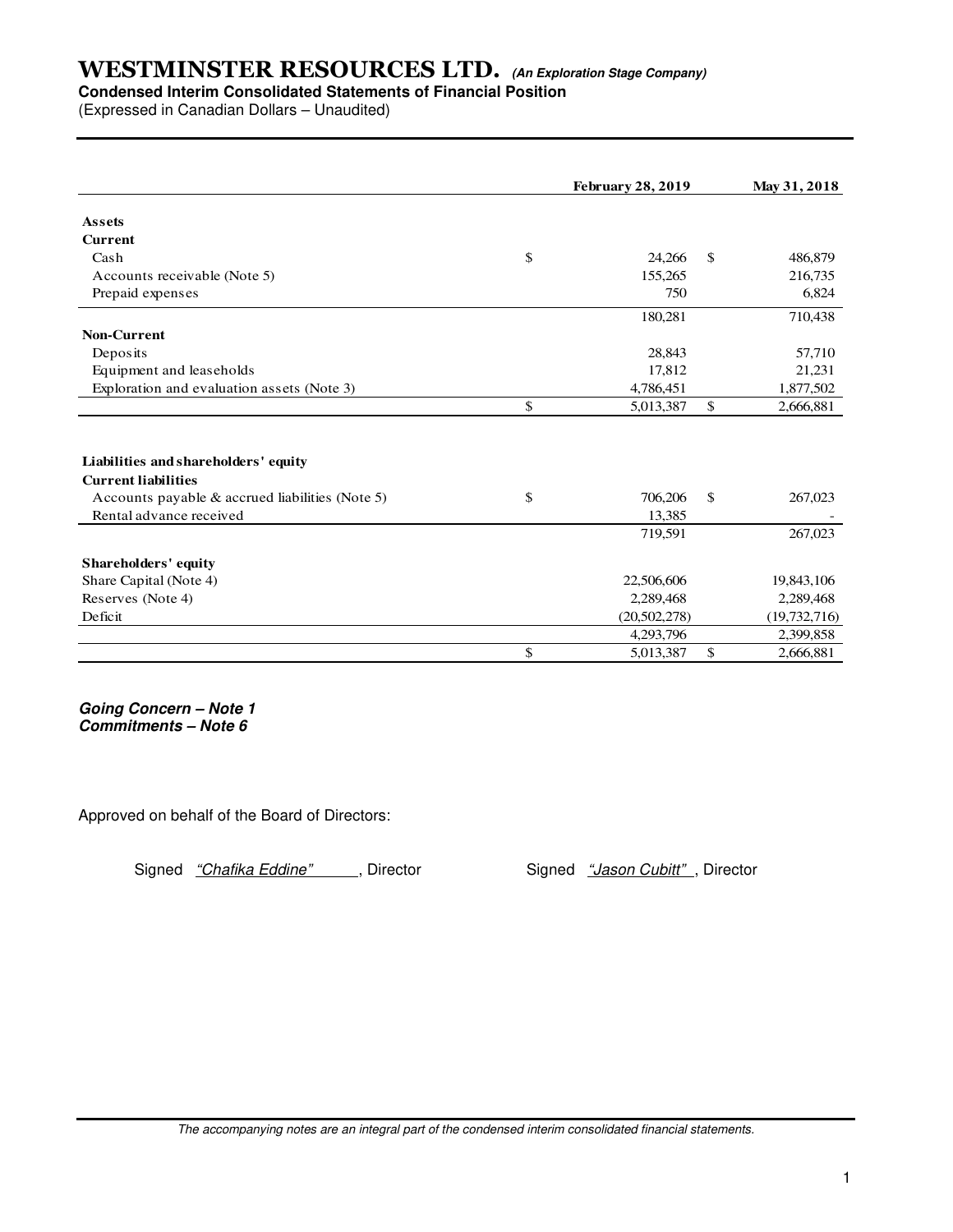#### **Condensed Interim Consolidated Statements of Loss and Comprehensive Loss**

(Expressed in Canadian Dollars – Unaudited)

|                                             | Three Months Ended, |                  |              | Nine Months Ended,<br>February 28, |             |  |  |
|---------------------------------------------|---------------------|------------------|--------------|------------------------------------|-------------|--|--|
|                                             | February 28,        |                  |              |                                    |             |  |  |
|                                             | 2019                | 2018             |              | 2019                               | 2018        |  |  |
| <b>Expenses</b>                             |                     |                  |              |                                    |             |  |  |
| \$<br>Consulting fees                       | 237,225             | \$<br>112,746    | $\mathbb{S}$ | 555,329<br>\$                      | 643,376     |  |  |
| Share based payments                        |                     |                  |              |                                    | 320,813     |  |  |
| Management fees                             | 30,000              | 29,000           |              | 90,000                             | 77,300      |  |  |
| Office                                      | 27,090              | 34,671           |              | 80,577                             | 94,500      |  |  |
| Accounting, audit, and legal                | 6,754               | 16,779           |              | 32,949                             | 55,334      |  |  |
| Regulatory and filing fees                  | 7,335               | 10,509           |              | 13,604                             | 11,932      |  |  |
| Travel & entertainment                      | 79                  | 46,706           |              | 16,695                             | 55,672      |  |  |
| Bank charges and interest                   | 141                 | 1,930            |              | 864                                | 2,418       |  |  |
| Conferences and investor relations          |                     | 40,401           |              | 927                                | 81,318      |  |  |
| Amortization                                | 1,139               | 4,324            |              | 3,419                              | 5,925       |  |  |
| Operating loss                              | (309, 763)          | (297,066)        |              | (794, 364)                         | (1,348,588) |  |  |
| Other income (expenses)                     |                     |                  |              |                                    |             |  |  |
| Foreign exchange gain                       | 35,826              | 2,021            |              | 24,329                             | 2,021       |  |  |
| Interest income                             | 155                 |                  |              | 473                                | 134         |  |  |
| \$<br>Total loss and comprehensive loss     | (273, 782)          | \$<br>(295, 045) | \$           | $(769, 562)$ \$                    | (1,346,433) |  |  |
| Loss per common share, basic and diluted \$ | $(0.01)$ \$         | (0.01)           | \$           | $(0.02)$ \$                        | (0.06)      |  |  |
| Weighted average number of common           |                     |                  |              |                                    |             |  |  |
| shares outstanding                          | 46,624,939          | 25,320,495       |              | 33,387,894                         | 22,898,957  |  |  |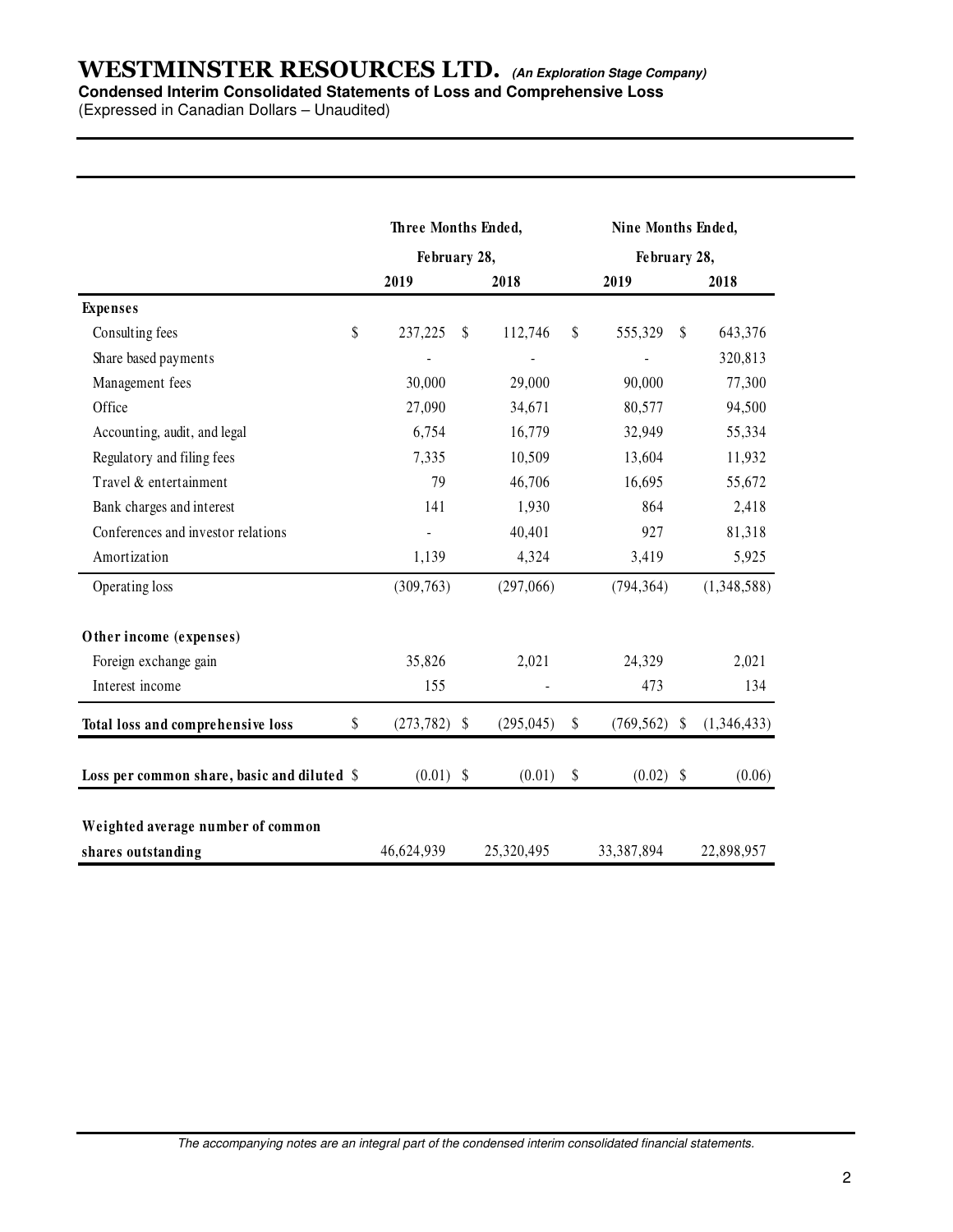#### **Condensed Interim Consolidated Statements of Changes in Shareholders' Equity**

(Expressed in Canadian Dollars – Unaudited)

|                                                     | <b>Share Capital</b>     |               |                          |    |                                         |                          | Total                           |
|-----------------------------------------------------|--------------------------|---------------|--------------------------|----|-----------------------------------------|--------------------------|---------------------------------|
|                                                     | Number                   | Amount        | Reserves                 |    | <b>Subscription funds</b><br>receivable | Deficit                  | shareholder's<br><b>e</b> quity |
| <b>Balance - May 31, 2017</b>                       | 13,605,495 \$            | 17,920,372 \$ | 1,911,454 \$             |    | $(24,000)$ \$                           | $(17,396,008)$ \$        | 2,411,818                       |
| Shares issued for cash, net of share issuance costs | 11.365,000               | 1,873,564     | 42,871                   |    | 24,000                                  |                          | 1,940,435                       |
| Subscriptions received                              | 350,000                  | 80,500        |                          |    | (17,000)                                | $\overline{\phantom{a}}$ | 63,500.00                       |
| Share-based payments                                | $\overline{\phantom{0}}$ |               | 320,813                  |    | $\overline{\phantom{a}}$                |                          | 320,813                         |
| Net loss and comprehensive loss for the period      |                          |               |                          |    |                                         | (1.346.433)              | (1,346,433)                     |
| Balance - February 28, 2018                         | 25,320,495 \$            | 19,874,436    | 2,275,138                |    | $(17,000)$ \$                           | $(18,742,441)$ \$        | 3,390,133                       |
| <b>Balance - May 31, 2018</b>                       | 25,320,495 \$            | 19,843,106 \$ | 2,289,468                | -S | \$<br>۰                                 | $(19,732,716)$ \$        | 2,399,858                       |
| Shares issued for acquisition of exploration assets | 21,950,000               | 2,663,500     | $\overline{\phantom{0}}$ |    | $\overline{\phantom{0}}$                |                          | 2,663,500                       |
| Net loss and comprehensive loss for the period      |                          |               |                          |    |                                         | (769, 562)               | (769, 562)                      |
| Balance - February 28, 2019                         | 47,270,495               | 22,506,606    | 2,289,468                |    |                                         | $(20,502,278)$ \$        | 4,293,796                       |

The accompanying notes are an integral part of the condensed interim consolidated financial statements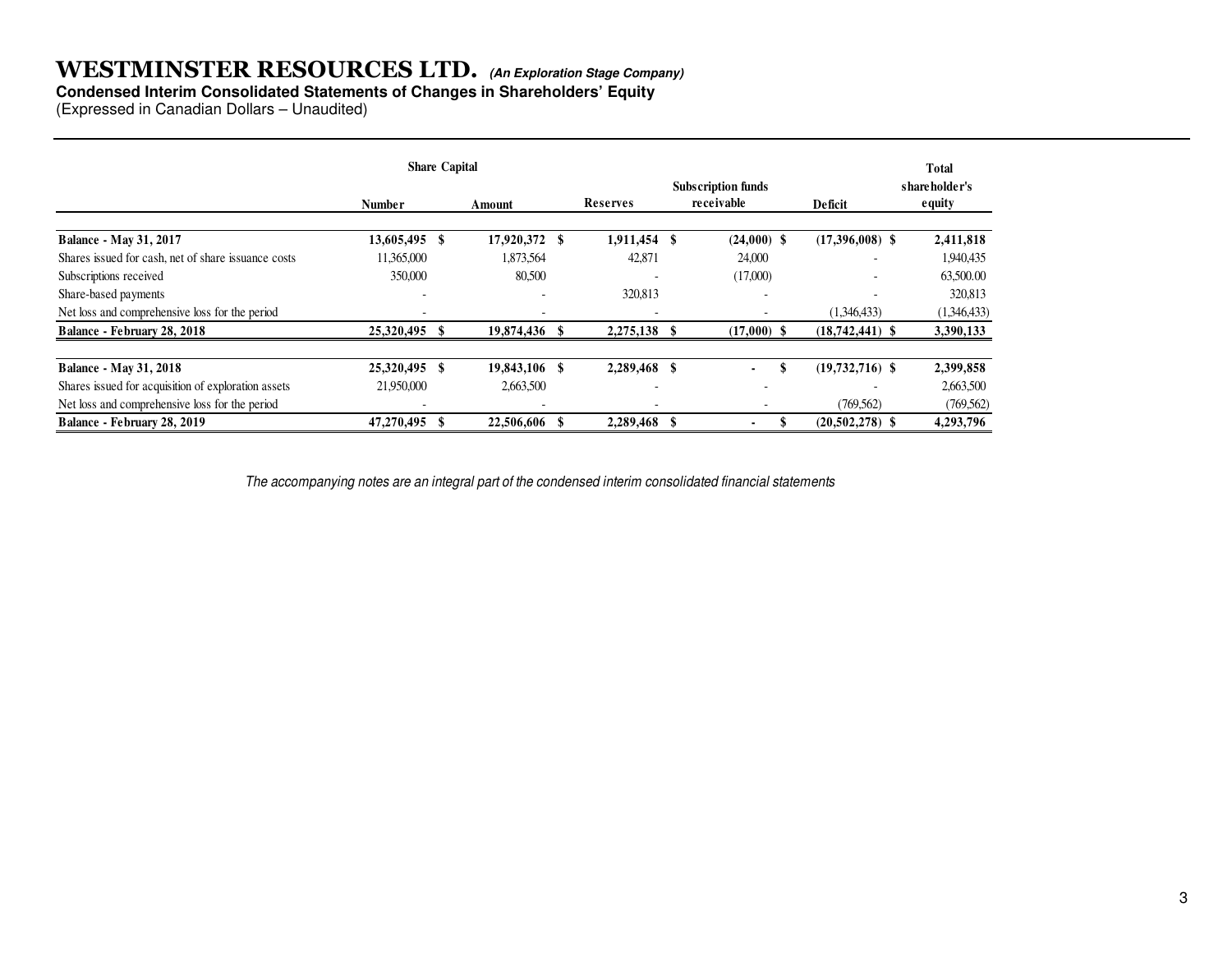#### **Condensed Interim Consolidated Statement of Cash Flows**

(Expressed in Canadian Dollars – Unaudited)

|                                                        | For the Nine Months Ended |                         |                  |  |  |
|--------------------------------------------------------|---------------------------|-------------------------|------------------|--|--|
|                                                        |                           | <b>February 28 2019</b> | February 28 2018 |  |  |
| Cash flows from operating activities                   |                           |                         |                  |  |  |
| Loss for the period                                    | \$                        | $(769, 562)$ \$         | (1,346,433)      |  |  |
| Items not affecting cash:                              |                           |                         |                  |  |  |
| Amortization                                           |                           | 3,419                   | 5,925            |  |  |
| Share-based payments                                   |                           |                         | 320,813          |  |  |
| Changes in non-cash working capital items:             |                           |                         |                  |  |  |
| Decrease (increase) in receivables                     |                           | 61,470                  | (83, 120)        |  |  |
| Decrease (Increase) in prepaid expenses and deposits   |                           | 34,941                  | (12,591)         |  |  |
| Increase in accounts payable & accrued liabilities     |                           | 452,568                 | 61,167           |  |  |
| Net cash used in operating activities                  |                           | (217, 164)              | (1,054,239)      |  |  |
| Cash flows from investing activities                   |                           |                         |                  |  |  |
| Exploration and evaluation assets                      |                           | (245, 449)              | (197, 893)       |  |  |
| Net cash used in investing activities                  |                           | (245, 449)              | (197, 893)       |  |  |
| Cash flows from financing activities                   |                           |                         |                  |  |  |
| Issuance of common shares, net of share issuance costs |                           |                         | 2,003,935        |  |  |
| Net cash provided by financing activities              |                           |                         | 2,003,935        |  |  |
| Net change in cash for the period                      |                           | (462, 613)              | 751,803          |  |  |
| Cash - beginning of the period                         |                           | 486,879                 | 11,410           |  |  |
| Cash - end of the period                               | \$                        | 24,266<br><sup>\$</sup> | 763,213          |  |  |
| Supplemental cash flow information                     |                           |                         |                  |  |  |
| Fair value of finders warrants issued                  |                           | \$                      | 42.871           |  |  |
| Shares issued for acquisition of mineral property      | \$                        | 2.663.500               |                  |  |  |

The accompanying notes are an integral part of the condensed interim consolidated financial statements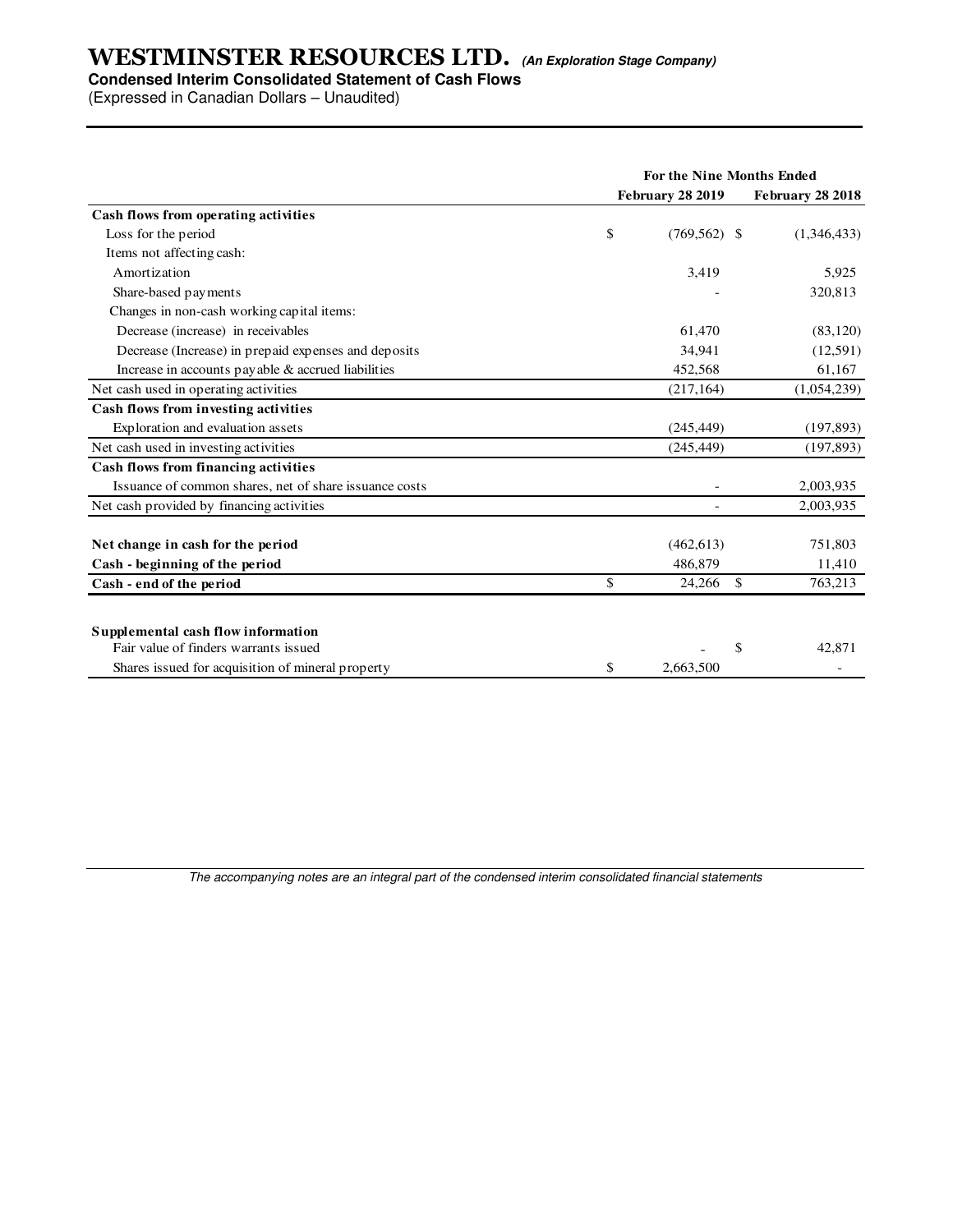For the nine months ended February 28, 2019 (Expressed in Canadian Dollars – Unaudited)

#### **1. Nature of Operations and Going Concern**

Westminster Resources Ltd. (an Exploration Stage Company) was incorporated under the Business Corporations Act of British Columbia, Canada on December 1, 2005 and maintains its corporate head office at Suite 1100 - 595 Howe Street, Vancouver, British Columbia, V6C 2T5. The Company's common shares are listed on the TSX Venture Exchange (TSX.V: WMR) in Canada. Westminster Resources Ltd. and its subsidiaries (collectively referred to as the "Company" or "Westminster") are principally engaged in the acquisition, exploration, and development of mineral properties as described herein.

These condensed interim consolidated financial statements have been prepared on a going concern basis, which presumes the realization of assets and discharge of liabilities in the normal course of business for the foreseeable future. However, there are factors that management has identified that may cast significant doubt on the entities ability to continue as a going concern.

For the nine months ended February 28, 2019, the Company reported a net loss of \$769,562 (2018 – \$1,346,433) and an accumulated deficit of \$20,502,278 (May 31, 2018 - \$19,732,716). As at February 28, 2019, the Company had negative working capital of \$539,310 (May 31, 2018 – positive working capital of \$443,415). The Company has no source of operating cash flow and relies on issuances of equity to finance operations, including exploration of its exploration and evaluation ("E&E") assets.

The ability of the Company to continue as a going concern and meet its commitments as they become due, including completion of the acquisition, exploration and development of its E&E assets, is dependent on the Company's ability to obtain the necessary financing. Management is planning to raise additional capital to finance operations and expected growth, if necessary, or alternatively to dispose of its interests in certain properties. The outcome of these matters cannot be predicted at this time. If the Company is unable to obtain additional financing, the Company may be unable to continue as a going concern.

The business of mining exploration involves a high degree of risk and there is no assurance that current exploration projects will result in future profitable mining operations. The Company has significant cash requirements to meet its administrative overhead, pay its liabilities and maintain its E&E assets. The recoverability of amounts shown for E&E assets is dependent on several factors. These include the discovery of economically recoverable reserves, the ability of the Company to obtain the necessary financing to complete the development of these properties and future profitable production or proceeds from disposition of E&E assets.

These condensed consolidated interim financial statements have been prepared in accordance with International Financial Reporting Standards ("IFRS") applicable to a going concern. Accordingly, they do not give effect to adjustments that may be necessary should the Company be unable to continue as a going concern, and therefore, be required to realize its assets and liquidate its liabilities and commitments in other than the normal course of business.

#### **2. Basis of Presentation and Statement of Compliance**

These unaudited condensed interim consolidated financial statements have been prepared in accordance with IFRS applicable to the preparation of interim financial statements, including International Accounting Standards 34, Interim Financial Reporting, as issued by the International Accounting Standards Board ("IASB"). The accounting policies applied in the preparation of these unaudited condensed interim consolidated financial statements are consistent with those applied and disclosed in the Company's audited consolidated financial statements for the year ended May 31, 2018, except as noted below. These unaudited condensed interim financial statements should be read in conjunction with the Company's audited consolidated financial statements for the year ended May 31, 2018, which have been prepared in accordance with IFRS as issued by the IASB.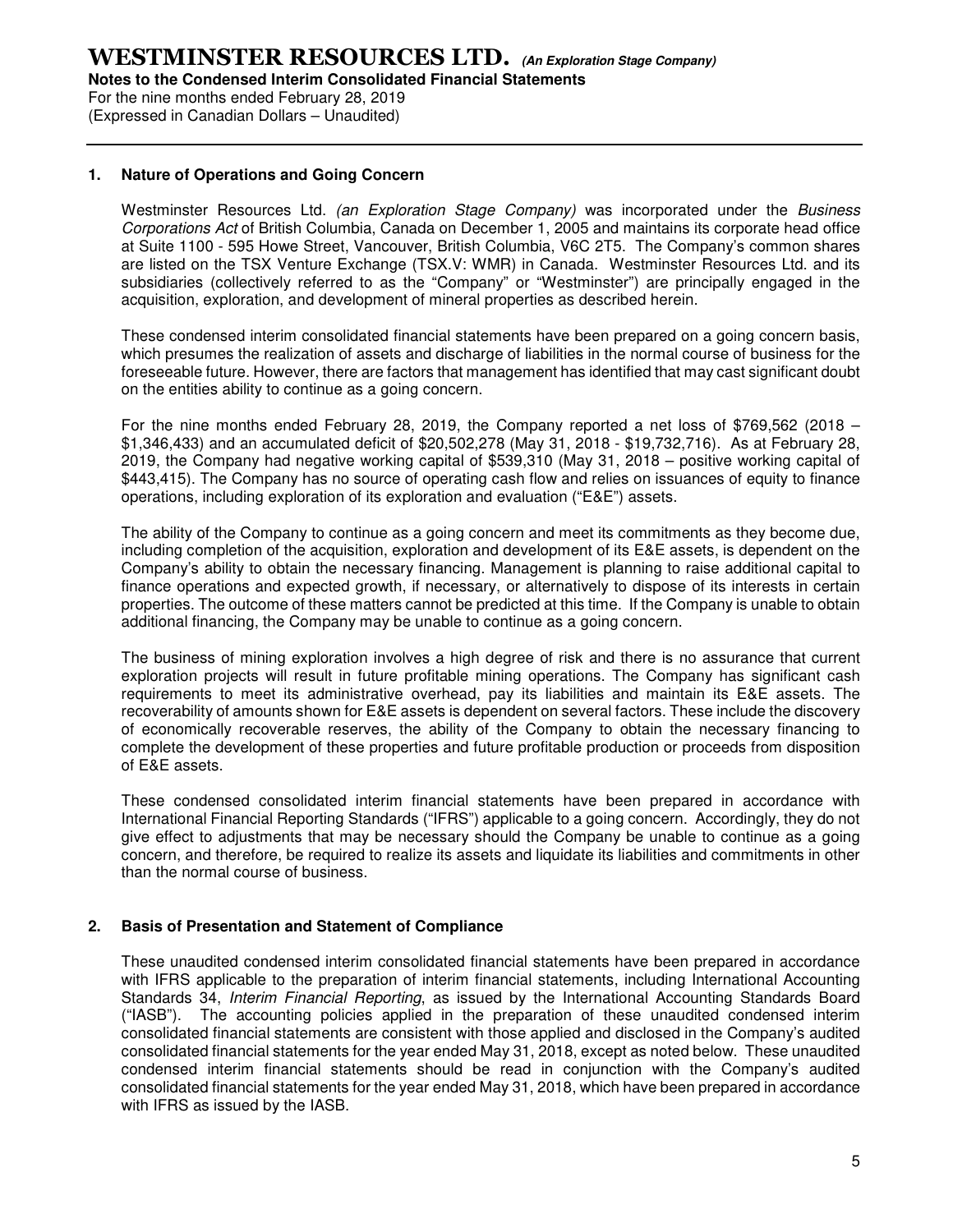For the nine months ended February 28, 2019 (Expressed in Canadian Dollars – Unaudited)

#### **2. Basis of Presentation and Statement of Compliance** - continued

These condensed interim consolidated financial statements were authorized for issue by the Company's Board of Directors on April 29, 2019.

The preparation of financial statements requires the use of certain critical accounting estimates. It also requires management to exercise judgement in applying the Company's accounting policies. The significant accounting judgements, estimates and assumptions in the preparation of these condensed interim consolidated financial statements are consistent with those applied and disclosed in Note 2 of the Company's audited financial statements as at and for the year ended May 31, 2018.

These unaudited condensed interim consolidated financial statements include the accounts of the Company and its wholly-owned integrated subsidiaries, Minera Westminster, S.A. de C.V. ("Minera Westminster"), Servicios Westminster, S.A. de C.V. ("Servicios Westminster") and Westminster Peru SAC. All significant inter-company balances and transactions have been eliminated upon consolidation.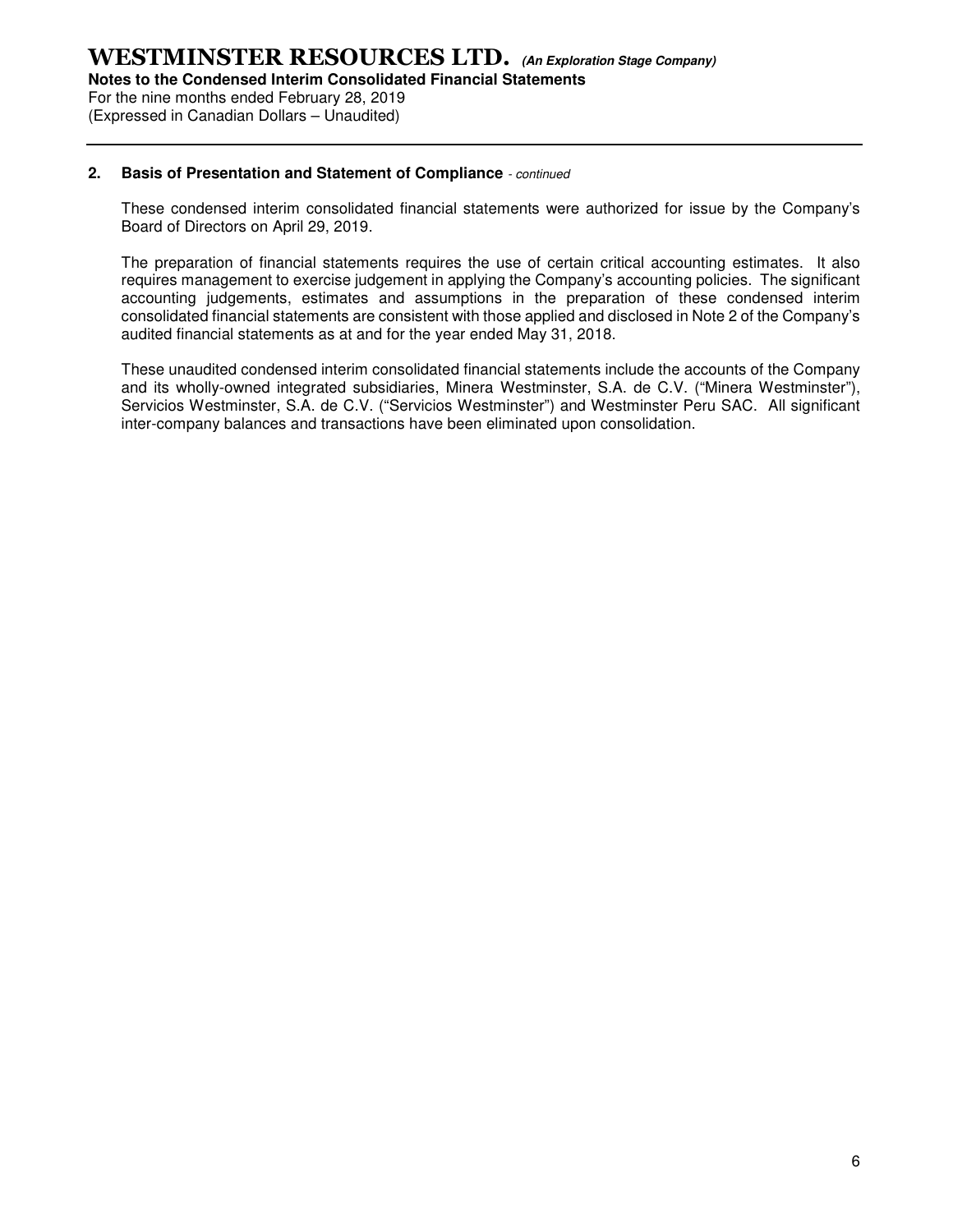**Notes to the Condensed Interim Consolidated Financial Statements** 

For the nine months ended February 28, 2019

(Expressed in Canadian Dollars – Unaudited)

#### **3. Exploration and Evaluation Assets**

The Company's interests in exploration and evaluation assets are located in Sonora, Mexico and Peru. The following table outlines the expenditures for the year ended May 31, 2018 and the ending balance as at February 28, 2019:

|                                     | Balance as at            |                          | Balance as at            |             | Balance as at     |
|-------------------------------------|--------------------------|--------------------------|--------------------------|-------------|-------------------|
|                                     | May 31, 2017             | Additions                | May 31, 2018             | Additions   | February 28, 2019 |
| El Cobre Project, Sonora, Mexico:   |                          |                          |                          |             |                   |
| Acquisition costs                   | 151,731                  |                          | 151,731                  |             | 151,731           |
| Exploration expenditures            |                          |                          |                          |             |                   |
| Property maintenance                | 370,667                  | 25,895                   | 396,562                  | 24,273      | 420,835           |
| Assays and reports                  | 109,517                  |                          | 109,514                  |             | 109,514           |
| Consulting and engineering          | 333,394                  | 6,250                    | 339,644                  | 15,000      | 354,644           |
| Drilling                            | 329,642                  |                          | 329,642                  |             | 329,642           |
| Field expenses                      | 607,714                  | 65,095                   | 672,809                  |             | 672,809           |
| Geology and geophysics              | 349,729                  |                          | 349,729                  |             | 349,729           |
| Travel                              | 82,946                   |                          | 82,946                   |             | 82,946            |
| Write-down                          |                          | (794,070)                | (794,070)                |             | (794,070)         |
|                                     | 2,335,340                | (696, 830)               | 1,638,507                | 39,273      | 1,677,780         |
| <b>MER Project, NW Territories:</b> |                          |                          |                          |             |                   |
| Acquisition costs                   | 60,000                   |                          | 60,000                   |             | 60,000            |
| <b>Exploration</b> expenditures     |                          |                          |                          |             |                   |
| Assays and reports                  | 4,314                    |                          | 4,314                    |             | 4,314             |
| Write-down                          |                          | (64,314)                 | (64, 314)                |             | (64, 314)         |
|                                     | 64,314 -                 | 64,314                   |                          |             |                   |
| Ilo Norte/Ilo Este Project, Peru:   |                          |                          |                          |             |                   |
| Acquisition costs                   |                          | 219,525                  | 219,525                  | 2,737,516   | 2,957,041         |
| <b>Exploration</b> expenditures     |                          |                          |                          |             |                   |
| Consulting and engineering          |                          | 19,470                   | 19,470                   | 62,160      | 81,630            |
|                                     |                          | 238,995                  | 238,995                  | 2,799,676   | 3,038,671         |
| La Ronge, Saskatchewan:             |                          |                          |                          |             |                   |
| Acquisition costs                   |                          |                          |                          | 70,000      | 70,000            |
|                                     | $\overline{\phantom{a}}$ | $\overline{\phantom{a}}$ | $\overline{\phantom{a}}$ | 70,000      | 70,000            |
|                                     | \$<br>2,399,651          | \$<br>$(522,149)$ \$     | 1,877,502                | \$2,908,949 | S<br>4,786,451    |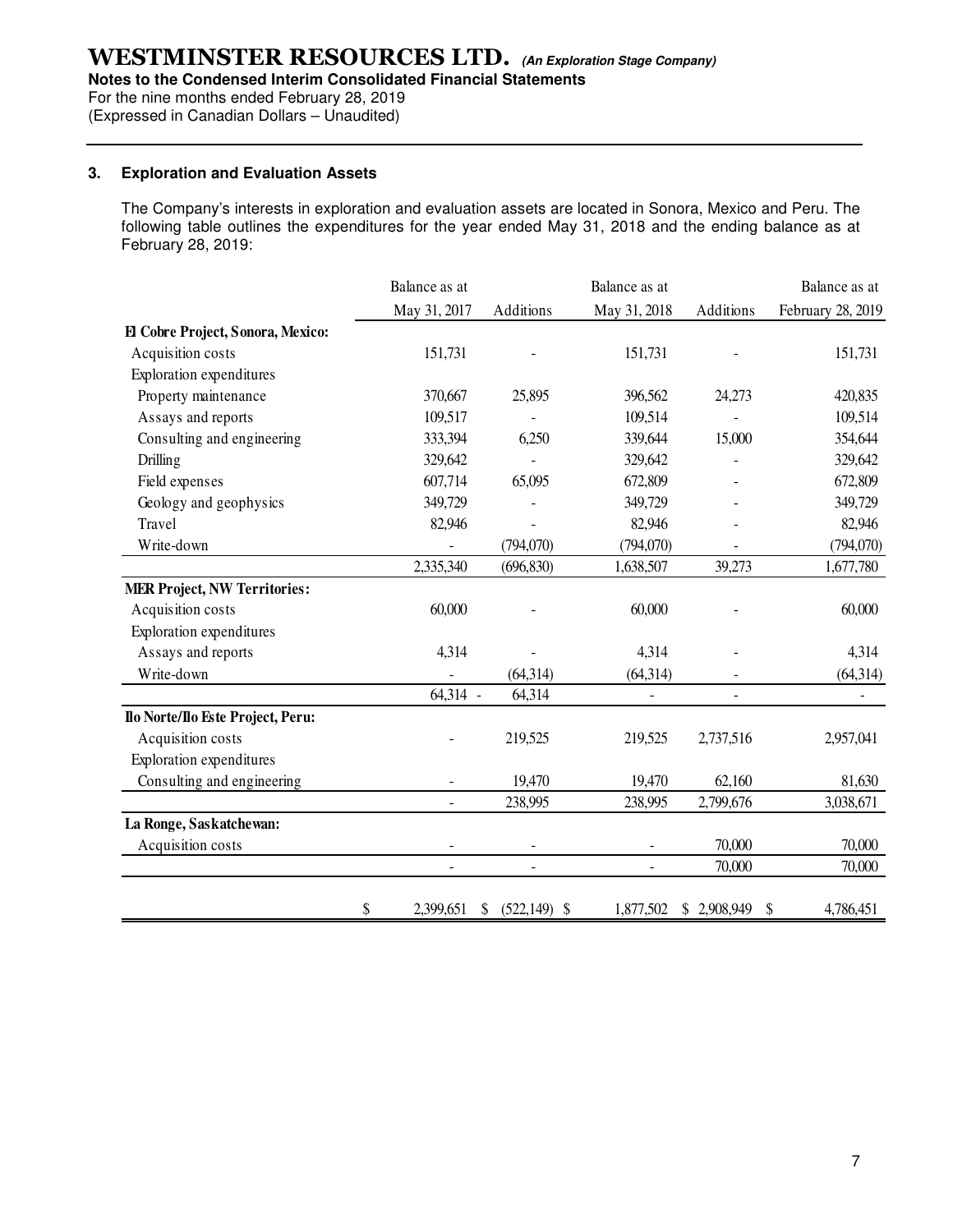For the nine months ended February 28, 2019 (Expressed in Canadian Dollars – Unaudited)

#### **3. Exploration and Evaluation Assets** - continued

#### **El Cobre Project, Sonora, Mexico**

The Company has assembled the El Cobre Project, which is located near Obregon in Sonora state, Mexico.

During the year ended May 31, 2018, the Company did not renew certain claims and recorded a write down of \$794,070.

#### **Mer Lithium Project, NWT**

In July 2016 the Company acquired four lithium prospective claims in the Yellowknife Pegmatite Belt, located east of Yellowknife in the Northwest Territories of Canada. The purchase price is 50,000 shares of the Company (issued with a fair value of \$35,000) and \$25,000 cash (paid). During the year ended May 31, 2018, management decided to fully write down the Project.

#### **Ilo Norte and Ilo Este, Peru**

The Company signed an agreement dated February 6, 2018 with Latin Resources Limited ("Latin") to acquire a 100% interest in a portfolio of 36 concessions in southern Peru. This transaction closed in July 2018.

Consideration is as follows:

Upon signing of the sale agreement, the Company will issue to Latin a total of 19 million common shares of the Company, which will be placed in voluntary escrow and held until the concessions have been effectively transferred to the Company or its subsidiary, but shall vest with the following milestones:

- 1,000,000 shares will vest 6 months from the date of the sale agreement;
- 3,000,000 shares vest 12 months from the date of the sale agreement; and
- 15,000,000 shares vest 18 months from the date of the sale agreement.

The shares were issued on November 15, 2018 and were legended pursuant to the vesting provisions above.

Connected to the agreement, 950,000 shares with a fair value of \$123,500 were issued as finders fees on January 7, 2019 with a market value of \$123,500.

- A lump sum cash payment of US\$150,000 (\$189,525 paid) on the signing of the sale agreement; and
- A final payment of US\$100,000 on the 12 month anniversary of the signing of the sale agreement.

On August 16, 2018, the Company entered into a Farm-In Agreement with AusQuest Limited ("AusQuest") pursuant to which AusQuest will complete 13,000 metres of drilling over 7.5 years to earn a 65% interest in 6 of the 36 Peruvian copper claims acquired by the Company, totaling 5400 hectares and located south of the main Ilo Norte and Ilo Este projects. AusQuest has the option to earn 75% by also completing a Pre-Feasibility Study covering these 6 claims. Terms of the agreement are as follows:

- 18-month Phase 1 program to identify drill targets;
- 3-year Phase 2 program of a minimum 3,000 metres of drilling to earn an initial 35% interest;
- 3-year Phase 3 program of a further 10,000 metres of drilling or US\$2.5 million of additional expenditures to achieve 65% interest; and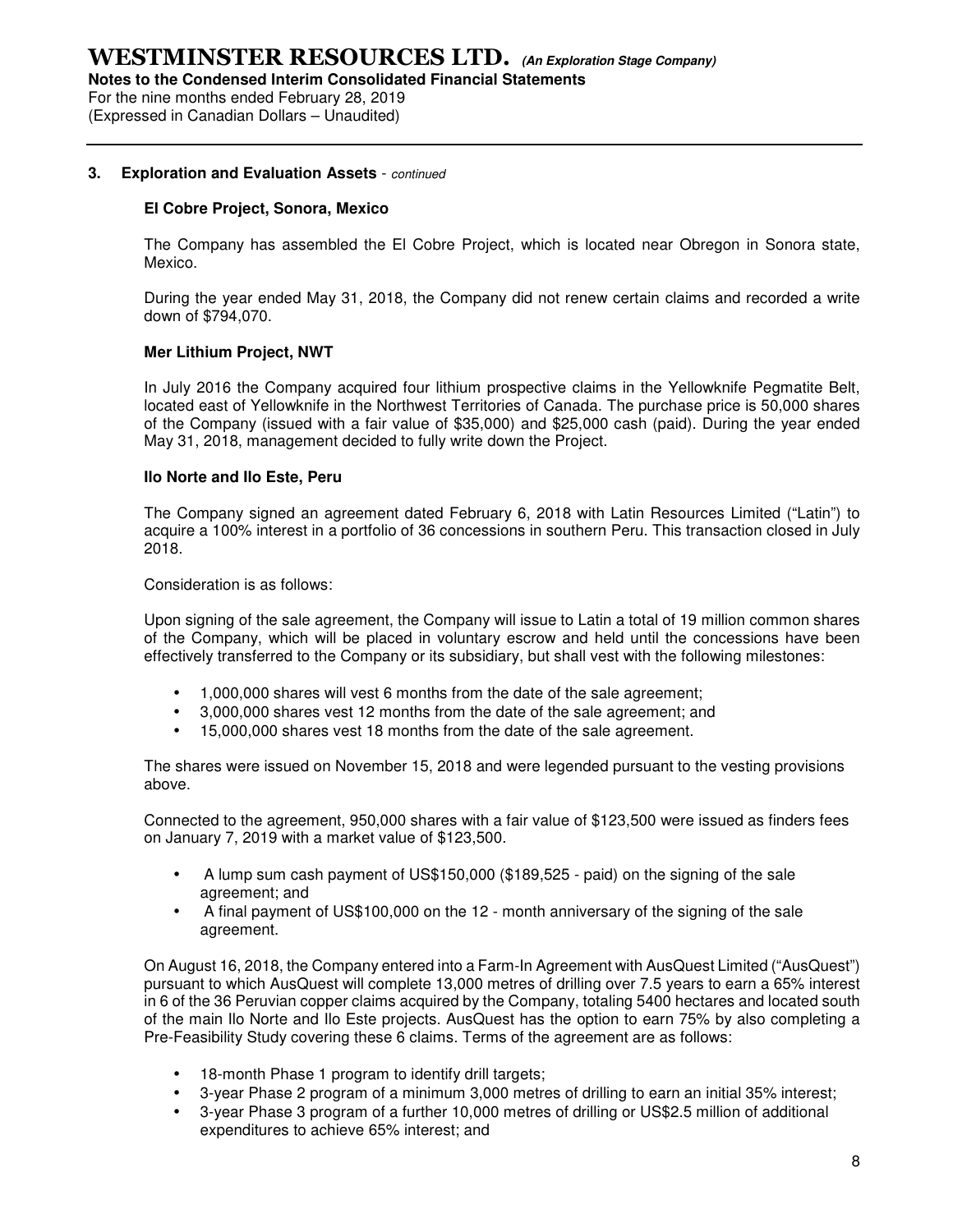For the nine months ended February 28, 2019

(Expressed in Canadian Dollars – Unaudited)

#### **3. Exploration and Evaluation Assets** - continued

• Phase 4 PFS program to complete a Pre-Feasibility Study to achieve a 75% interest.

Once AusQuest has earned a 75% interest, it can offer to buy out the Company's remaining 25% interest for fair market value.

#### **La Ronge, Saskatchewan**

On August 7, 2018, the Company entered into a Letter of Intent to acquire a land package totaling 10,858 hectares and consisting of 2 claims in the La Ronge district of Saskatchewan. Terms of the acquisition include making exploration expenditures totaling \$400,000 over 3 years and issuing 4 million shares in two equal tranches to earn an 80% interest in the property. The first 2 million shares were issued on December 11, 2018 with a fair value of \$70,000.

#### **4. Share Capital and Reserves**

a) Authorized

The Company is authorized to issue an unlimited number of common shares without par value.

#### b) Private Placements and Share Issuances

On June 16, 2017, the Company closed a private placement first announced on May 3, 2017 for 12,020,000 units at \$0.12 per unit for gross proceeds of \$1,442,400. Each unit is comprised of one common share and one common share purchase warrant exercisable at \$0.16 for five years. This placement was closed in two tranches, the first on May 25, 2017 of 8,150,000 units and the balance of 3,870,000 units on June 16, 2017.

On August 11, 2017, the Company closed a private placement for the issuance of 7,495,000 units at \$0.20 per unit for a total of \$1,499,000 gross proceeds. Each unit is comprised of one common share at \$0.20 and one-half common share purchase warrant. Each full share purchase warrant will allow the holder to purchase one additional common share at \$0.35 for one year. The Company incurred a total of \$61,736 in finder's fees and regulatory charges in connection with this private placement. In addition, the Company issued a total of 262,500 share purchase broker warrants in connection with this private placement. The broker warrants had a fair value of \$42,871, which was allocated to warrants reserve. The fair value of the broker warrants was determined using the Black-Scholes pricing model with a risk- free rate of 1.20%, volatility factor of 152%, and an expected life of one year.

On November 15, 2017 the Company issued 350,000 units as part of a non-brokered private placement for gross proceeds of \$80,500. Each unit was priced at \$0.23 and consisted of one common share and one-half warrant, with each whole warrant exercisable at \$0.35 for a term of 12 months.

On November 15, 2018, the Company issued 19,000,000 common shares with a fair value of \$2,470,000 pursuant to the acquisition of the Ilo Norte and Ilo Este properties and on January 7, 2019 the Company issued 950,000 common shares with a fair value of \$123,500 which were issuable as finders' fees pursuant to the acquisition.

On December 11, 2018, the Company issued 2,000,000 common shares pursuant to the La Ronge acquisition with a fair market value of \$70,000.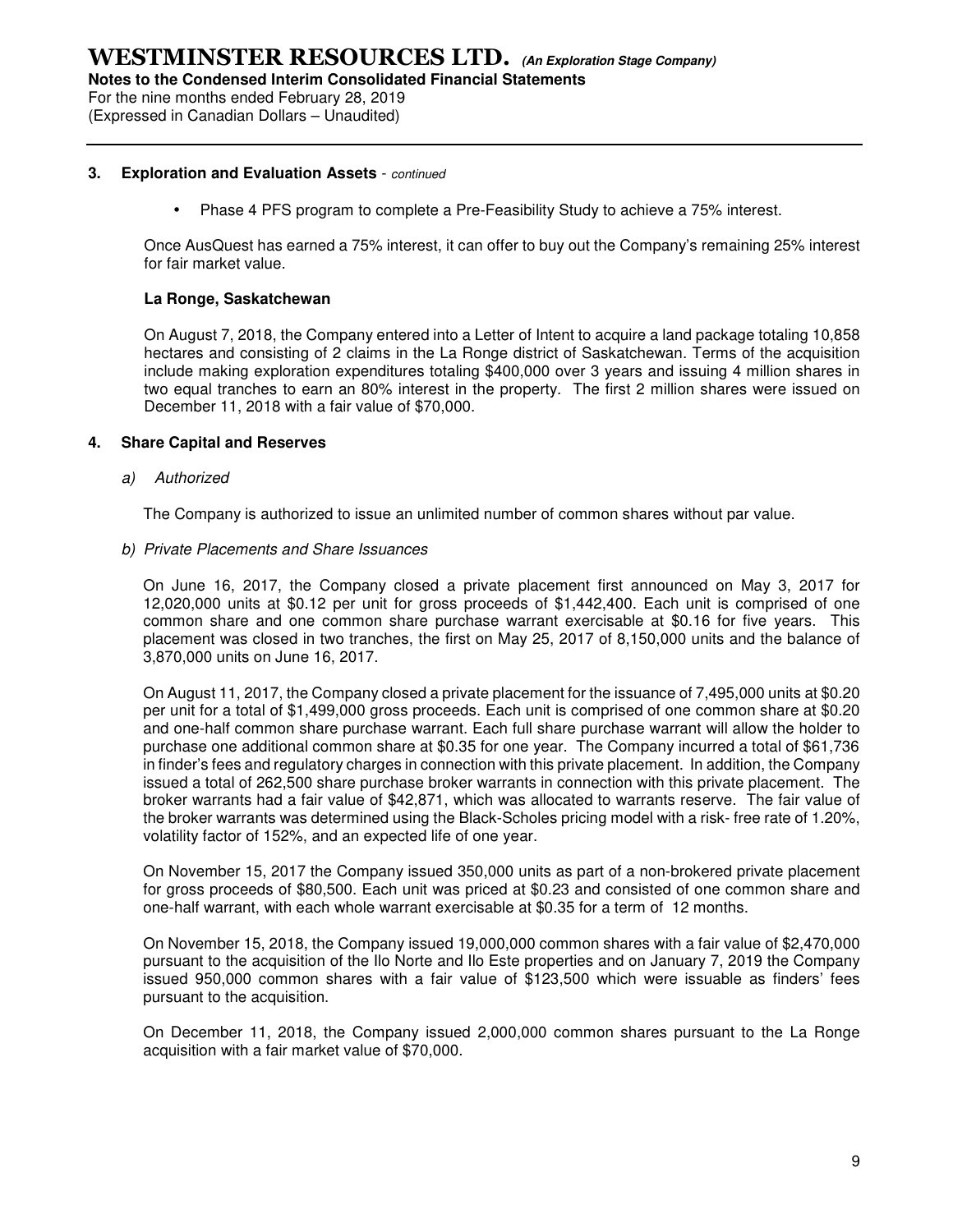**Notes to the Condensed Interim Consolidated Financial Statements** 

For the nine months ended February 28, 2019 (Expressed in Canadian Dollars – Unaudited)

#### **4. Share Capital and Reserves** - continued

#### c) Stock Options

The Company has a stock option plan (the "Plan") in place that allows for the reservation of common shares issuable under the Plan to a maximum of 10% of the number of issued and outstanding common shares of the Company at any given time. The exercise price of any stock option granted under the plan may not be less than the closing price of the Company's shares on the last business day immediately preceding the date of grant.

During the nine months ended February 28, 2019, the Company did not grant any stock options, and 45,000 stock options were forfeited.

A summary of the status of the Company's stock options as at February 28, 2019 is presented below:

|       |          |              |           |                          |                                  | Remaining     |                |
|-------|----------|--------------|-----------|--------------------------|----------------------------------|---------------|----------------|
|       | Exercise | Balance at   |           | Balance at Expiry        |                                  | contractual   | Number of      |
| Price |          | June 1, 2018 | Forfeited | February 28, 2019 Date   |                                  | life in years | options vested |
|       | \$0.50   | 45,000       | (45,000)  | $\overline{\phantom{a}}$ | March 31, 2019                   | -             |                |
| S.    | 0.31     | 1,350,000    |           |                          | 1,350,000 August 10, 2019        | 0.45          | 1,350,000      |
|       | Totals:  | 1,395,000    | (45,000)  | 1,350,000                |                                  | 0.45          | 1,350,000      |
|       |          | 0.32         | 0.50      | 0.31                     | Weighted average exercise prices |               | 0.31           |

The total share-based compensation expense recorded during the nine months ended February 28, 2019 was \$Nil (February 28, 2018 - \$320,813).

#### d) Share Purchase Warrants

During the nine months ended February 28, 2019, the Company did not issue any share purchase warrants, nor were there any exercises of warrants in this period; however, 175,000 warrants expired. Remaining

|          |      |              |            |      |                        |                                  | <b>IV HRIBITING</b> |      |
|----------|------|--------------|------------|------|------------------------|----------------------------------|---------------------|------|
| Exercise |      | Balance at   |            |      | Balance at Expiry      |                                  | contractual         |      |
| Price    |      | June 1, 2018 | Expired    |      | February 28, 2019 Date |                                  | life in years       |      |
| \$       | 0.16 | 8,150,000    |            |      |                        | 8,150,000 May 24, 2022           |                     | 3.24 |
| \$       | 0.16 | 3,870,000    |            |      |                        | 3,870,000 June 15, 2022          |                     | 3.30 |
| \$       | 0.35 | 4,010,000    |            |      |                        | 4,010,000 August 11, 2019        |                     | 0.45 |
| \$       | 0.35 | 175,000      | (175,000)  |      |                        | November 15, 2018                |                     |      |
|          |      | 16,205,000   | (175,000)  |      | 16,030,000             |                                  |                     | 2.55 |
|          |      | \$<br>0.21   | \$<br>0.35 | - \$ | 0.21                   | Weighted average exercise prices |                     |      |

As at February 28, 2019, all of the above warrants were exercisable.

#### **5. Related Party transactions**

Key management personnel are persons responsible for planning, directing and controlling the activities of the entity, and include all directors and officers. Key management compensation during the nine months ended February 28, 2019 and 2018 were as follows:

|                     | Nine months ended | Nine months ended |
|---------------------|-------------------|-------------------|
|                     | February 28, 2019 | February 28, 2018 |
| Short-term benefits | 228.397           | 77.300            |